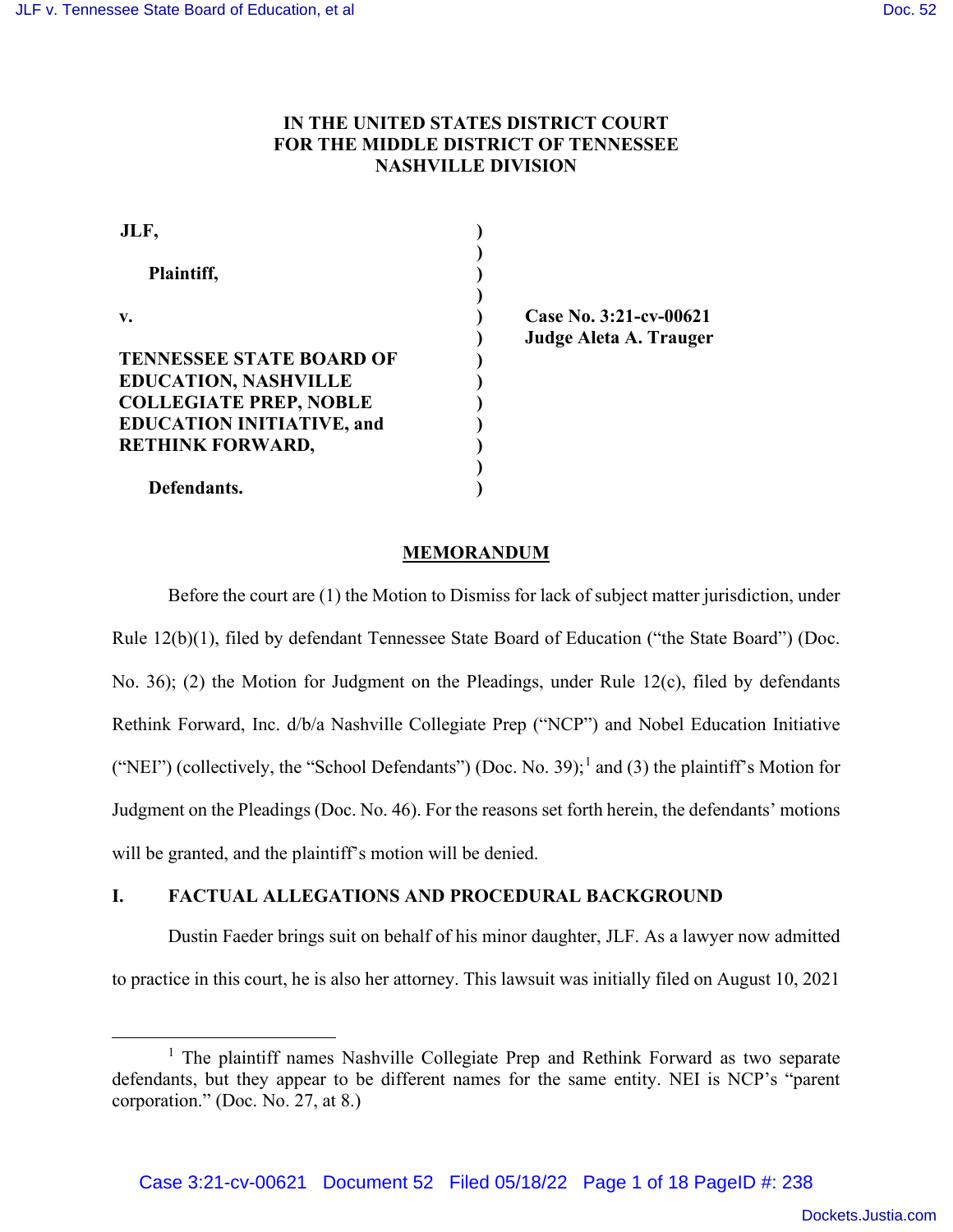(Doc. No. 1), and the Amended Complaint was filed on August 24, 2021 (Doc. No. 27).<sup>2</sup>

The facts actually alleged in the Amended Complaint are simple. On August 10, 2021, at 8:00 a.m., JLF's parents accompanied her to her first day of kindergarten at NCP, a public charter school operated by Rethink Forward under the purview and regulations of the state of Tennessee. (Doc. No. 27, at 5.) While dropping JLF off at the school, her parents observed a display in the school's entryway that included a Tennessee state flag on a mobile flagpole and seven framed posters and postcards hung on the wall in a U-shaped pattern. (*Id.*; *see also* Doc. Nos. 27-1, 27-2.) The central poster states only "IN GOD \*WE\* TRUST." (Doc. No. 27-1.)<sup>3</sup> The other framed items include posters and postcards depicting artistic renderings of various Middle Tennessee-related governmental and cultural sites, including, among others, the General Jackson Showboat, the Tennessee State Capitol building, Cheekwood Botanical Gardens, the Parthenon, and Union Station. (Doc. No. 27-2.)

Federal law establishes that "'In God we trust' is the national motto." 36 U.S.C. § 302. Tennessee's "National Motto in the Classroom Act," *see* Tenn. Code Ann. § 49-6-2501, requires

<sup>2</sup> The original Complaint was filed *pro se* by both of JLF's parents, on JLF's behalf. The court notified the plaintiffs that a minor child cannot bring suit through a parent acting as next friend if the parent is not represented by an attorney and that the lawsuit would be dismissed unless they submitted proof that they were attorneys licensed to practice in this court or retained counsel to represent their daughter. (*See* Doc. No. 12.) Thereafter, Dustin Faeder provided proof that he was an attorney licensed to practice in the state of Tennessee and was subsequently sworn in and admitted to practice before this court. JLF's mother filed a Notice of Withdrawal as Plaintiff (Doc. No. 2), and Dustin Faeder filed an Amended Complaint, attempting to realign the parties and clarify his claims on behalf of JLF. The court observes that the Amended Complaint is not remotely compliant with Rule 8, insofar as does not contain a "short and plain" statement of the plaintiff's claim, Fed. R. Civ. P. 8(a)(2), and, instead, consists largely of legal argument. In addition, it is not compliant with Rule 10's requirement that a party "state its claims . . . in numbered paragraphs, each limited as far as practicable to a single set of circumstances." Fed. R. Civ. P. 10(b). The court, however, construes the pleading "as to do justice." Fed. R. Civ. P. 8(e).

<sup>&</sup>lt;sup>3</sup> Rather than asterisks, the "WE" is actually flanked by stars, reminiscent of those on the Tennessee flag.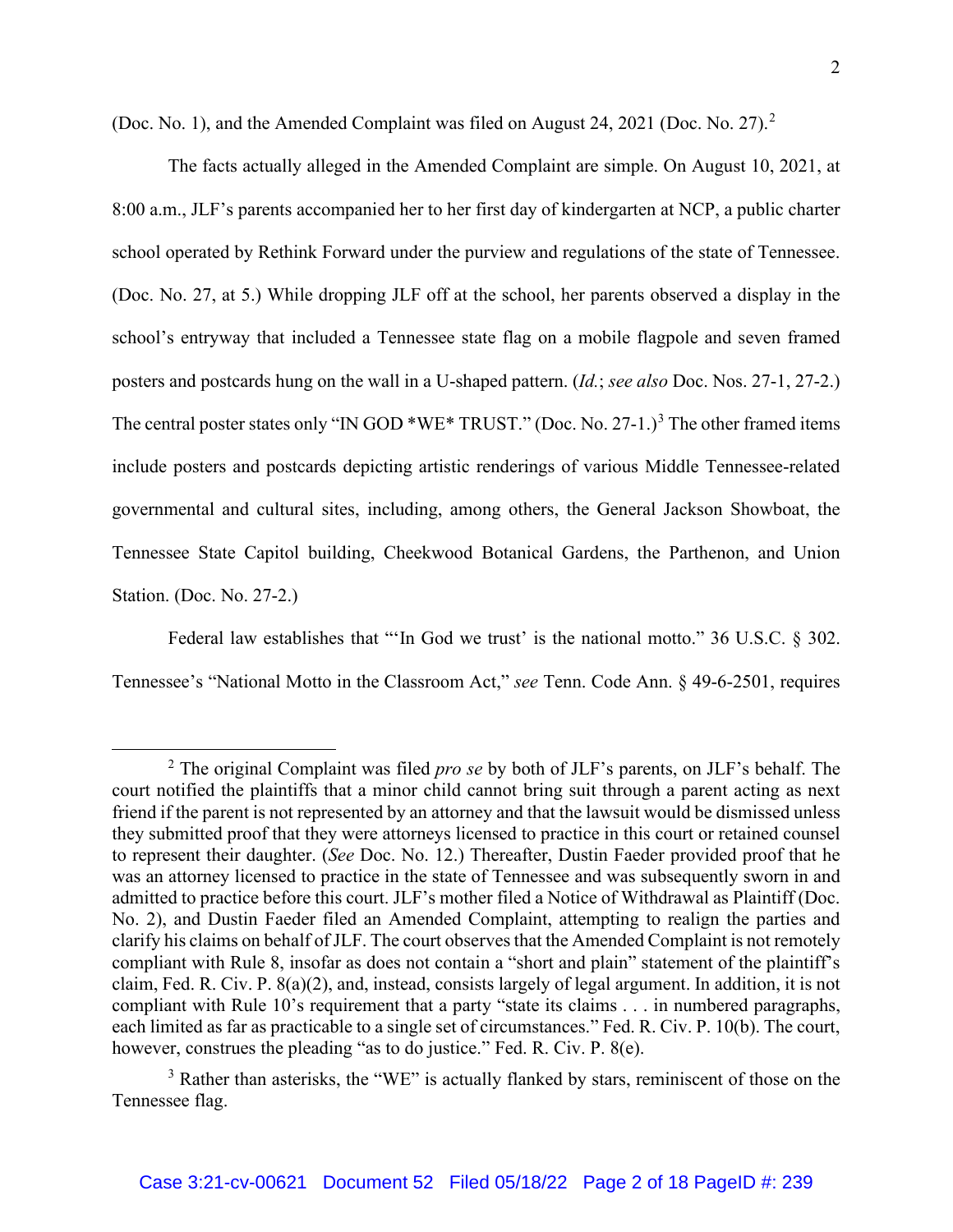all Tennessee public schools to post "In God We Trust" in a "prominent location," as follows:

(a) Beginning in the 2018-2019 school year, an LEA [local school agency, *see*  Tenn. Code Ann. § 49-1-103(2)] shall require all schools within the LEA to display the national motto of the United States, "In God We Trust," in a prominent location in each school.

(b) The display required in subsection (a) may take the form of, but is not limited to, a mounted plaque or student artwork.

(c) For purposes of this section, "prominent location" means a school entry way, cafeteria, or common area where students are likely to see the national motto display.

Tenn. Code Ann. § 49-6-2502 (the "motto statute"). Tennessee law also requires children to attend

school. Tenn. Code Ann. § 49-6-3007.

Faeder and his wife have chosen to raise their children in a non-religious manner. (Doc. No. 27, at 7.) JLF, through Faeder, brings suit under 42 U.S.C. § 1983, asserting (1) a "facial" challenge to the constitutionality of Tenn. Code Ann. § 49-6-2502 against the State Board under the Establishment Clause of the First Amendment and (2) an "as-applied" challenge to the NCP's compliance with the state law as violating the Establishment Clause. (*See* Doc. No. 27, at 5 ("JLF asserts that this statute, and its application, violate the Establishment Clause of the First Amendment of the United States Constitution . . . .").)

The Amended Complaint seeks a preliminary injunction that would prohibit the state of Tennessee from enforcing the statute and would order NCP to remove its display of the poster displaying the motto. (Doc. No. 27, at 18.) The Amended Complaint does not specifically request a permanent injunction. (*See id.*) However, the plaintiff subsequently filed a Withdrawal Notice of Request for As-Applied Preliminary Injunction ("Withdrawal Notice") as to the School Defendants "in response to NCP's recent addition of an educational plaque contextualizing NCP's 'IN GOD \*WE\* TRUST' poster." (Doc. No. 35, at 1.) The plaintiff clarifies that she "continues to proceed on the merits against all defendants," presumably meaning that she seeks a permanent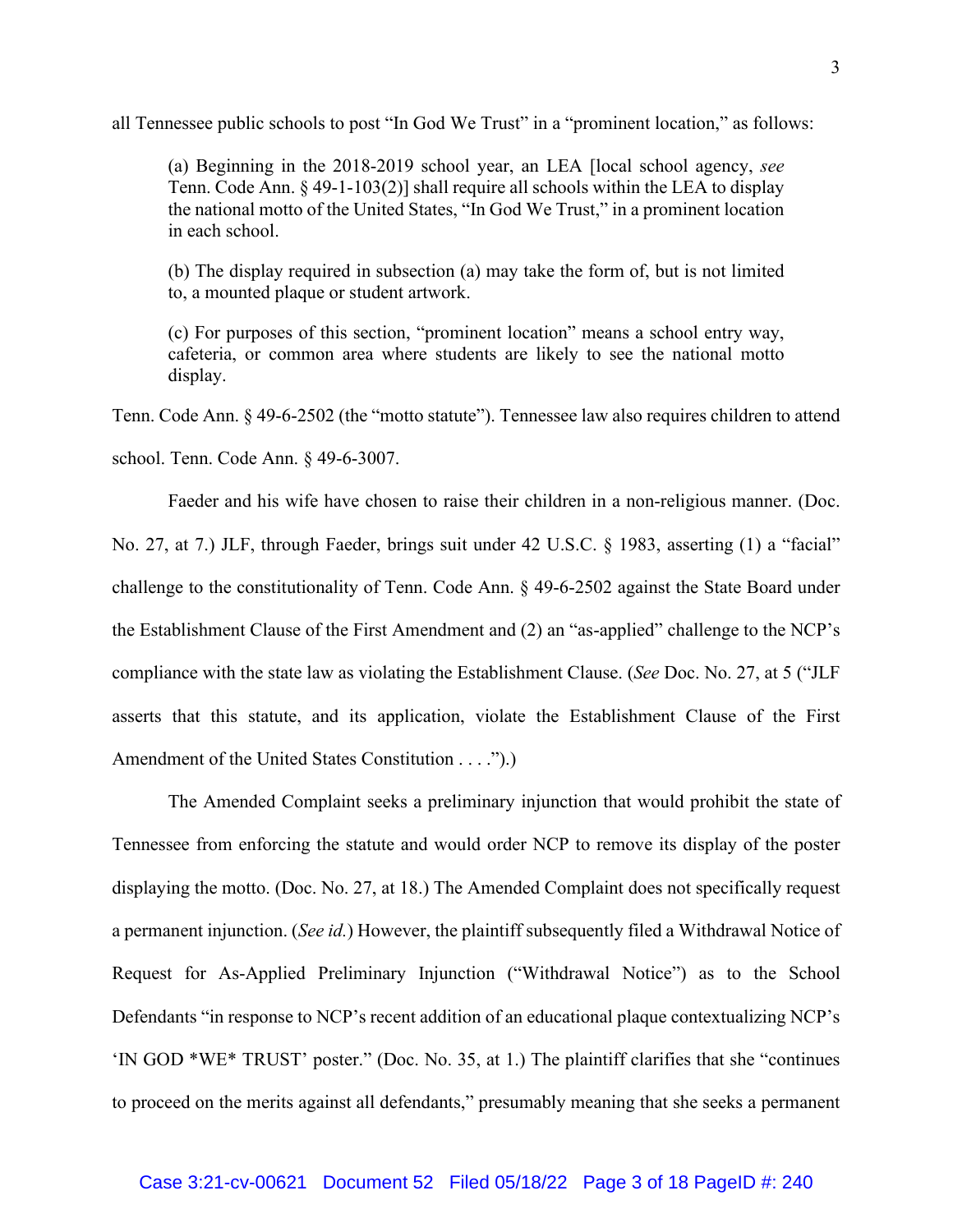injunction as to all defendants, "and to request a preliminary injunction against the State of Tennessee . . . for the facial claim." (*Id.*)

The School Defendants filed an Answer to the Amended Complaint that, besides attempting to address the individual allegations in the plaintiff's sprawling and irregular pleading, provides additional information regarding, and photographs of, its attempts to "contextualize" the poster displaying the national motto, referenced in the plaintiff's Withdrawal Notice. (Doc. No. 34.)

The State Board, rather than answering, filed a Rule 12(b)(1) Motion to Dismiss, arguing that it is entitled to sovereign immunity under the Eleventh Amendment and, therefore, that the claim against it must be dismissed for lack of subject matter jurisdiction. (Doc. Nos. 36, 37.) The School Defendants, shortly thereafter, filed a Motion for Judgment on the Pleadings and supporting Memorandum. (Doc. Nos. 39, 40.) The plaintiff filed an omnibus Response to both motions (Doc. No. 45) and her own single-paragraph Motion for Judgment on the Pleadings, in which she states only that she "agrees" with the defendants that this matter should be decided on the pleadings, as the photos of the display speak for themselves, and this case presents only questions of law (Doc. No. 46). The School Defendants filed a Reply brief (Doc. No. 47), to which the plaintiff filed an unauthorized surreply (denominated as a "Reply" to the School Defendant's Reply) (Doc. No. 48). The defendants also filed Responses to the plaintiff's Motion for Judgment on the Pleadings, in which they simply adopt and incorporate by reference the arguments in support of their own motions. (Doc. Nos. 49, 50.) The State Board also objects to the plaintiff's motion as premature, because the pleadings have not actually closed with respect to the State Board. (Doc. No. 50, at 1– 2.)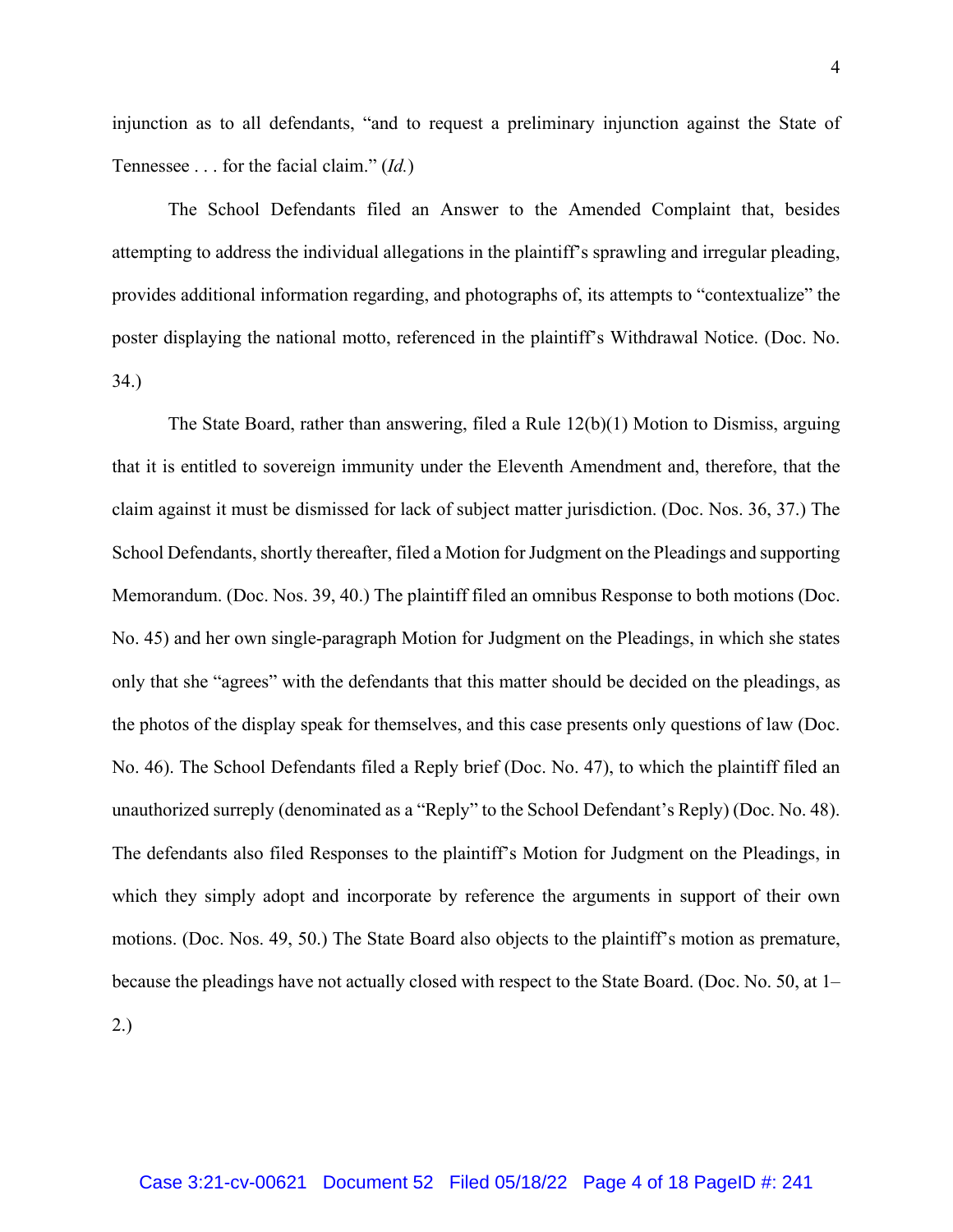## **II. THE STATE BOARD'S MOTION**

#### **A. Standard of Review**

Federal Rule of Civil Procedure 12(b)(1) provides that a defendant may assert "lack of subject-matter jurisdiction" as a defense. A motion to dismiss under Rule  $12(b)(1)$  is different from one under Rule 12(b)(6), in that it challenges the court's power to hear the case before it. When jurisdiction is challenged under this rule, the burden is on the *plaintiff* to prove that jurisdiction exists. *Wayside Church v. Van Buren Cty.*, 847 F.3d 812, 817 (6th Cir. 2017), *abrogated on other grounds by Knick v. Twp. of Scott*, 139 S. Ct. 2162, 2167–68 (2019); *RMI Titanium Co. v. Westinghouse Elec. Corp.*, 78 F.3d 1125, 1134 (6th Cir. 1996).

 A defendant may make either a facial or factual challenge to subject matter jurisdiction. *Wayside Church*, 847 F.3d at 816. "A facial attack on the subject-matter jurisdiction . . . questions merely the sufficiency of the pleading" and, like a motion under Rule 12(b)(6), requires the court to take all factual allegations in the pleading as true. *Id.* at 816–17 (quoting *Gentek Bldg. Prods., Inc. v. Sherwin-Williams Co.*, 491 F.3d 320, 330 (6th Cir. 2007)). A factual attack challenges the allegations supporting jurisdiction, raising a factual controversy that may require the district court to "weigh the conflicting evidence to arrive at the factual predicate that subject-matter does or does not exist." *Id.* at 817 (quoting *Gentek*, 491 F.3d at 330). "When a Rule 12(b)(1) motion attacks the factual basis for jurisdiction . . . the district court has broad discretion over what evidence to consider and may look outside the pleadings to determine whether subject matter jurisdiction exists." *Adkisson v. Jacobs Engineering Grp., Inc.*, 790 F.3d 641, 647 (6th Cir. 2015). A question of sovereign immunity is generally a factual attack. *Mynatt v. United States*, No. 3:20-CV-00151, 2021 WL 3883952, at \*2 (M.D. Tenn. Aug. 31, 2021) (Campbell, J.) (citing *Hatcher v. United States*, 855 F. Supp. 2d 728, 731 (E.D. Tenn. Mar. 31, 2012); *Banks v. United States*, No. 1:08CV849, 2009 WL 805143 at \*4 (N.D. Ohio Mar. 27, 2009) ("The sovereign immunity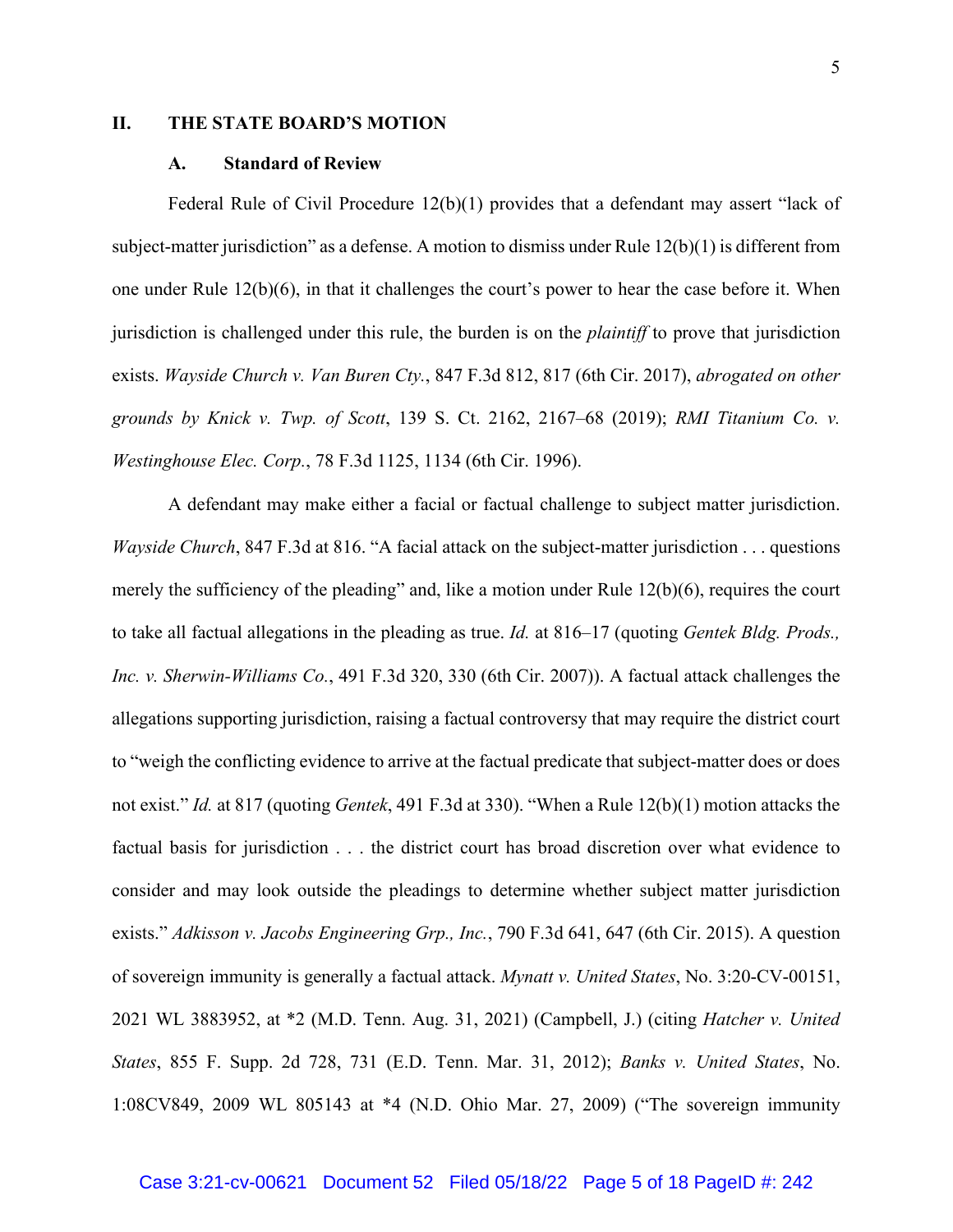question under Rule  $12(b)(1)$  is not whether the complaint adequately sets forth a substantive claim . . . but whether the Court has jurisdiction to hear the causes of action the claim asserts.").

#### **B. Discussion**

The plaintiff asserts a claim under § 1983 against the State Board, alleging that it violated her rights under the First and Fourteenth Amendments. She also alleges that federal question jurisdiction exists. Courts, however, have interpreted the Eleventh Amendment as according sovereign immunity to states and protecting states—as well as state officials sued in their official capacity for money damages—from suit in federal court. *Boler v. Earley*, 865 F.3d 391, 409–10 (6th Cir. 2017) (citing *Ernst v. Rising*, 427 F.3d 351, 358 (6th Cir. 2005)). Notably, sovereign immunity also applies to state agencies or departments, such as the Tennessee State Board of Education. *See id.* (citing *Pennhurst State Sch. & Hosp. v. Halderman*, 465 U.S. 89, 100 (1984)).

Although on its face the Eleventh Amendment prohibits only suits brought against a state by citizens of another state, the Supreme Court has consistently interpreted the Amendment as extending the states' immunity to suits by citizens against their own states. *Edelman v. Jordan*, 415 U.S. 651, 662–63 (1974)). There are three exceptions to sovereign immunity: "(1) when the state has waived immunity by consenting to the suit; (2) when Congress has expressly abrogated the states' sovereign immunity, and (3) when the doctrine set forth in *Ex Parte Young*, 209 U.S. 123 (1908), applies." *Boler*, 865 F.3d at 410 (citing *Puckett v. Lexington-Fayette Urb. Cty. Gov't*, 833 F.3d 590, 598 (6th Cir. 2016)).

In this case, the Eleventh Amendment bars the plaintiff's § 1983 claims against the State Board. The Board is a state agency "responsible for promulgating and adopting rules and regulations pertaining to education." *Bethel Univ. v. Tenn. State Bd. of Educ.*, No. M2017-01428- COA-R3-CV, 2018 WL 3860750, at \*1 (Tenn. Ct. App. Aug. 14, 2018). And the plaintiff has not established that any of the exceptions to immunity applies. First, the state of Tennessee has not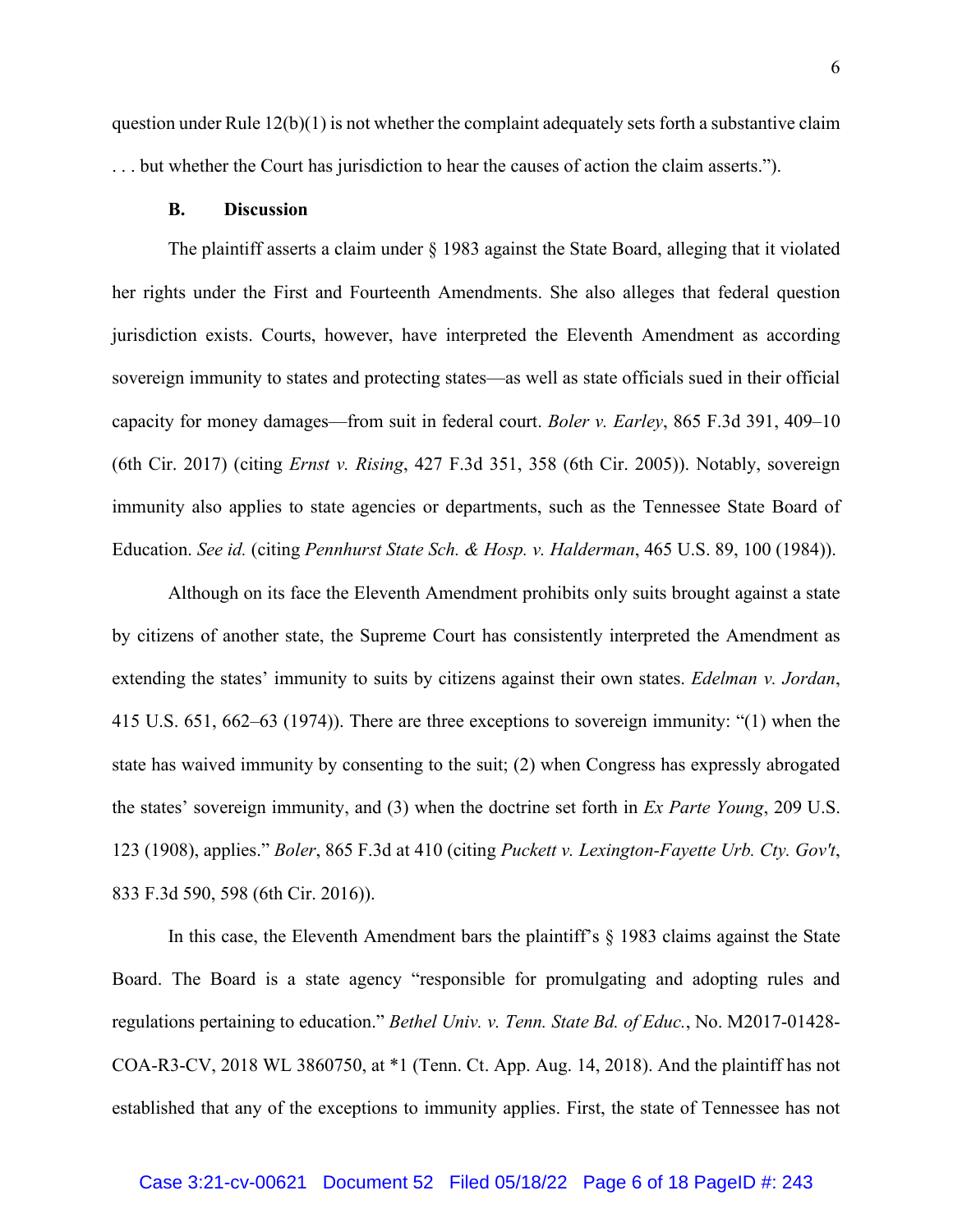consented to suit. *See Berndt v. State*, 796 F.2d 879, 881 (6th Cir. 1986) ("[S]ection 20-13-102(a) of the Tennessee Code, which expressly prohibits any suits in state court against the state or where state treasury funds are potentially involved, also extends impliedly to suits brought in federal court."). Second, while Eleventh Amendment immunity may be abrogated by statute, Congress has not done so for claims under § 1983. *See Will v. Mich. Dep't of State Police*, 491 U.S. 58, 66 (1989) ("Section 1983 provides a federal forum to remedy many deprivations of civil liberties, but it does not provide a federal forum for litigants who seek a remedy against a State for alleged deprivations of civil liberties. The Eleventh Amendment bars such suits unless the State has waived its immunity, or unless Congress has exercised its undoubted power under § 5 of the Fourteenth Amendment to override that immunity." (citations omitted)).

This action also does not implicate *Ex Parte Young*. "The exception set forth in *Ex Parte Young* allows plaintiffs to bring claims for prospective relief against state officials sued in their official capacity to prevent future federal constitutional or statutory violations." *Boler*, 865 F.3d at 412; *see also Price v. Medicaid Dir.*, 838 F.3d 739, 746–47 (6th Cir. 2016) ("[A] federal court may, without violating the Eleventh Amendment, issue a prospective injunction against a state officer to end a continuing violation of federal law."). In this case, however, the plaintiff has not brought suit against any state official in an official capacity and affirmatively disclaims any suggestion that she be required do so. Rather, she brings suit against the State Board, a state agency, which places her outside the *Ex Parte Young* framework.

In short, the Tennessee State Board of Education is immune from suit in this court. Eleventh Amendment immunity is jurisdictional in nature. *Russell v. Lundergan-Grimes*, 784 F.3d 1037, 1046 (6th Cir. 2015) ("The sovereign immunity guaranteed by [the Eleventh] Amendment deprives federal courts of subject-matter jurisdiction when a citizen sues his own State unless the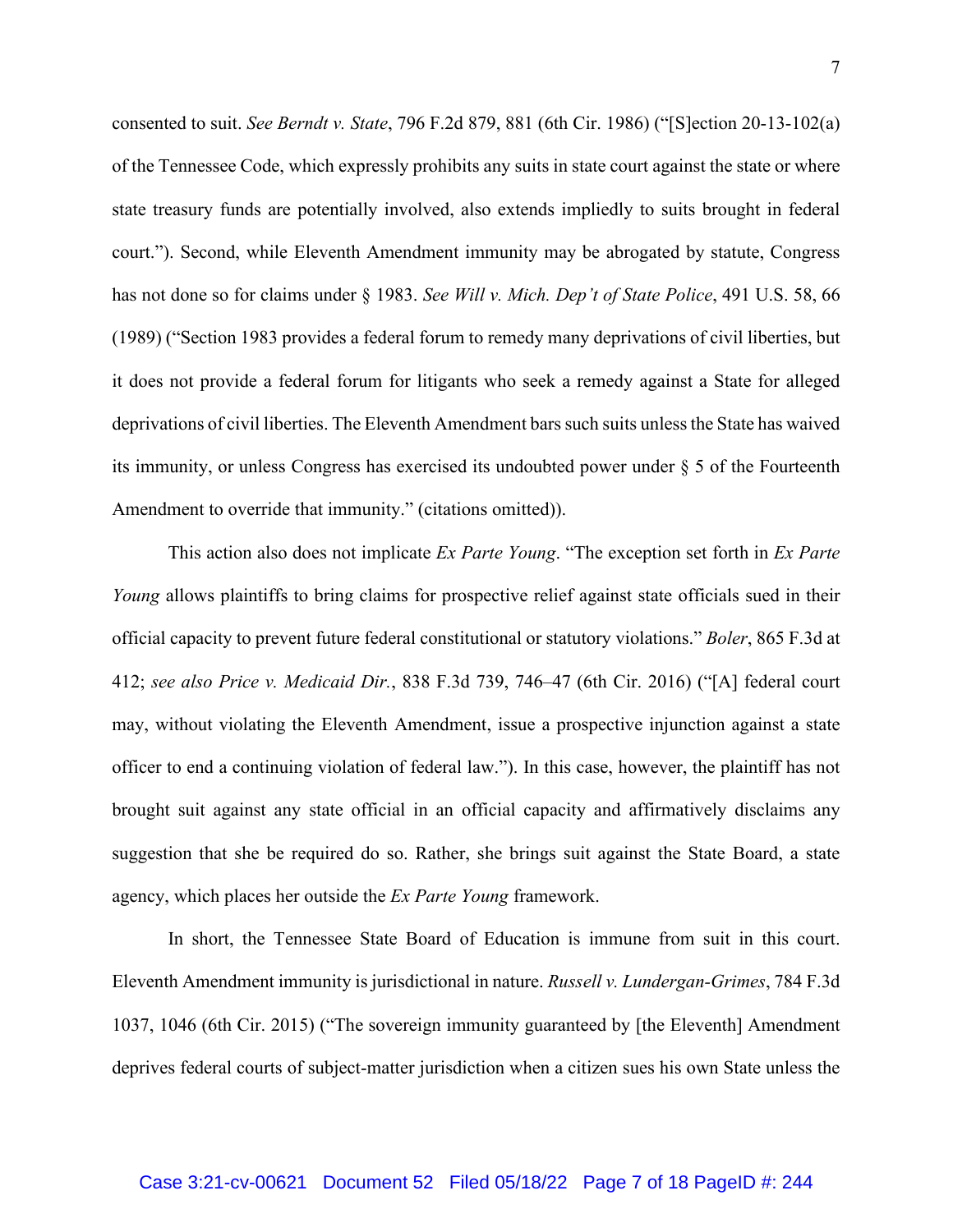State waives its immunity or Congress abrogates that sovereign immunity."). Accordingly, the Tennessee State Board of Education's motion to dismiss for lack of subject matter jurisdiction will be granted.

### **III. THE STATE DEFENDANTS' MOTION**

#### **A. Standard of Review**

"After the pleadings are closed—but early enough not to delay trial—a party may move for judgment on the pleadings." Fed. R. Civ. P. 12(c). The standard that applies to such a motion is the same as for Rule 12(b)(6) motions. *JPMorgan Chase Bank, N.A. v. Winglet*, 510 F.3d 577, 581 (6th Cir. 2007). "For purposes of a motion for judgment on the pleadings, all well-pleaded material allegations of the opposing party must be taken as true, and the motion may be granted only if the moving party is nevertheless clearly entitled to judgment." *Id.* (citation omitted). A motion for judgment on the pleadings will not be granted when material facts are disputed, but Rule 12(c) can be used to resolve purely legal questions on the pleadings. *Cf. id.* at 583 (analyzing contract provisions on review of a Rule 12(c) motion because the "proper interpretation of a contract is a question of law").

## **B. Discussion**

The plaintiff claims that the motto statute, as applied by the School Defendants, violates her rights as protected by the First Amendment to the United States Constitution. The claim is brought under 42 U.S.C. § 1983, a statutory mechanism through which a private citizen may obtain monetary, declaratory, or injunctive relief for the violation of his civil rights by a "person [acting] under color of any statute, ordinance, regulation, custom, or usage of any State." The School Defendants do not dispute that, as operators of a charter school authorized by the state of Tennessee, they are "persons" that may be liable under § 1983. They nonetheless argue first that, because they were merely complying with state law and because state law rather than a school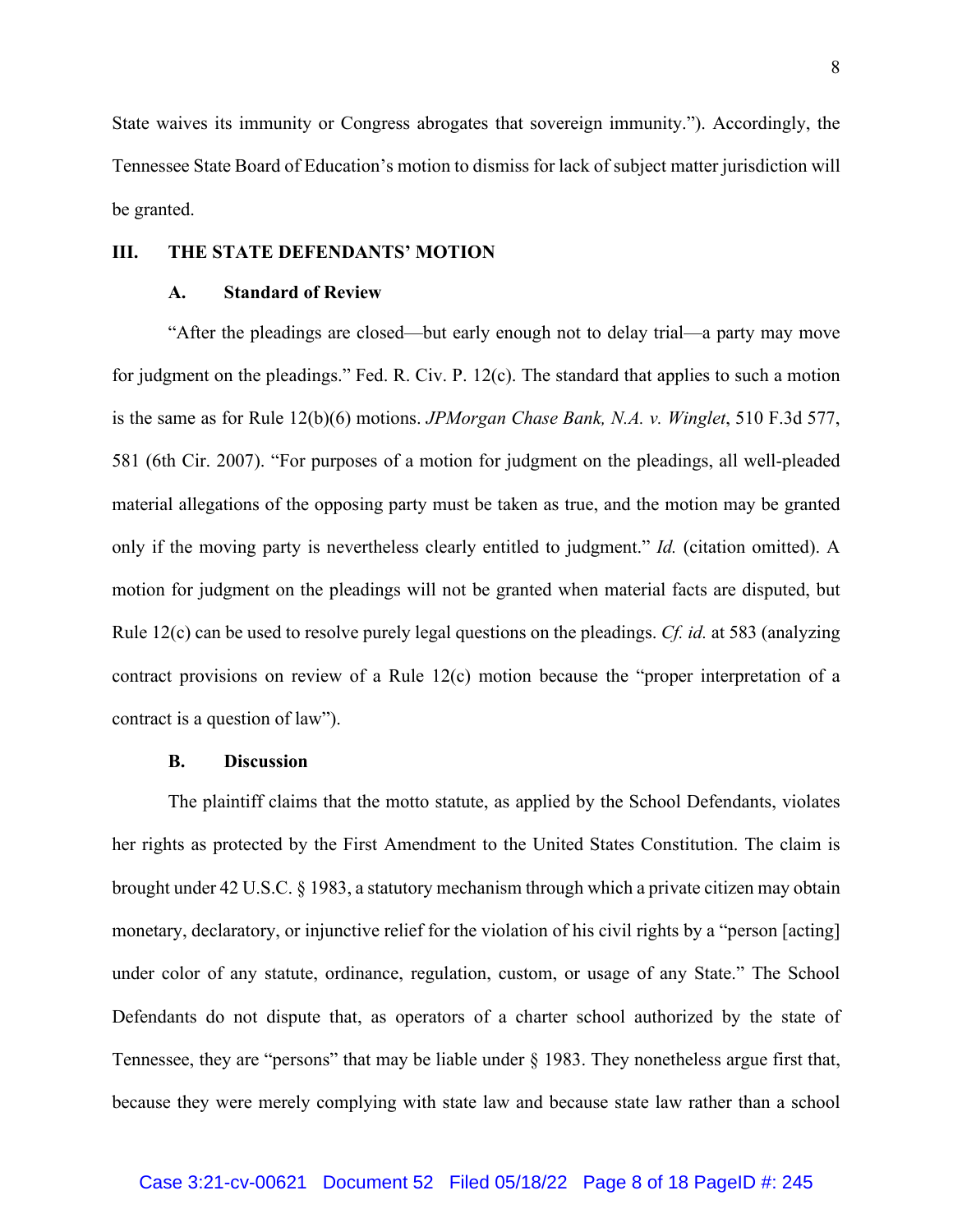policy is the "moving force behind the alleged constitutional violation," they cannot be liable under § 1983. (Doc. No. 40, at 4 (citing *Monell v. Dep't of Soc. Servs.*, 436 U.S. 658, 694 (1978); *Miller v. Calhoun Cty.*, 408 F.3d 803, 813 (6th Cir. 2005); *Smith v. South Dakota*, No. CIV. 11-4001- KES, 2012 WL 1038629 (D.S.D. Mar. 27, 2012)).)

This argument is without merit. On its face, § 1983 creates a cause of action against any person who, "under color of any statute . . . subjects . . . any citizen of the United States . . . to the deprivation of any rights . . . secured by the Constitution." 42 U.S.C. § 1983. The School Defendants are such persons, and they are alleged to have acted under color of law in implementing (and in their choice of how to implement) an allegedly unconstitutional statute. Insofar as the School Defendants are attempting to argue that the plaintiff lacks standing to sue them, the Sixth Circuit has made it clear that a plaintiff seeking relief under § 1983 has standing to sue the officials charged with "implementing the consequences of others' actions." *Durham v. Martin*, 905 F.3d 432, 434 (6th Cir. 2018). The plaintiff had other choices of whom to sue, but that does not make the decision to sue the School Defendants incorrect.

The School Defendants next argue that the recent additions they have made to the display of the national motto renders moot the plaintiff's claims.<sup>4</sup> This argument, too, is without merit. Generally, the "heavy burden" of demonstrating mootness falls on the party asserting it. *Friends of the Earth, Inc. v. Laidlaw Enlil. Servs (TOC), Inc.*, 528 U.S. 167, 189 (2000). And a case will

<sup>4</sup> The School Defendants represent—and the plaintiff apparently concedes (*see* Doc. No. 45, at 5)—that, after the filing of the Amended Complaint, the School Defendants modified the display by adding a plaque below the poster of the national motto. As shown in photographs attached as exhibits to the School Defendants' motion, the plaque states: "Congress and President Dwight Eisenhower established 'In God We Trust' as the national motto of the United States in 1956. In 2018, the Tennessee General Assembly passed TCA § 49-6-25-02 which requires all public schools to post the national motto in a prominent location." (*See* Doc. Nos. 34-2, 34-3, 34- 4.)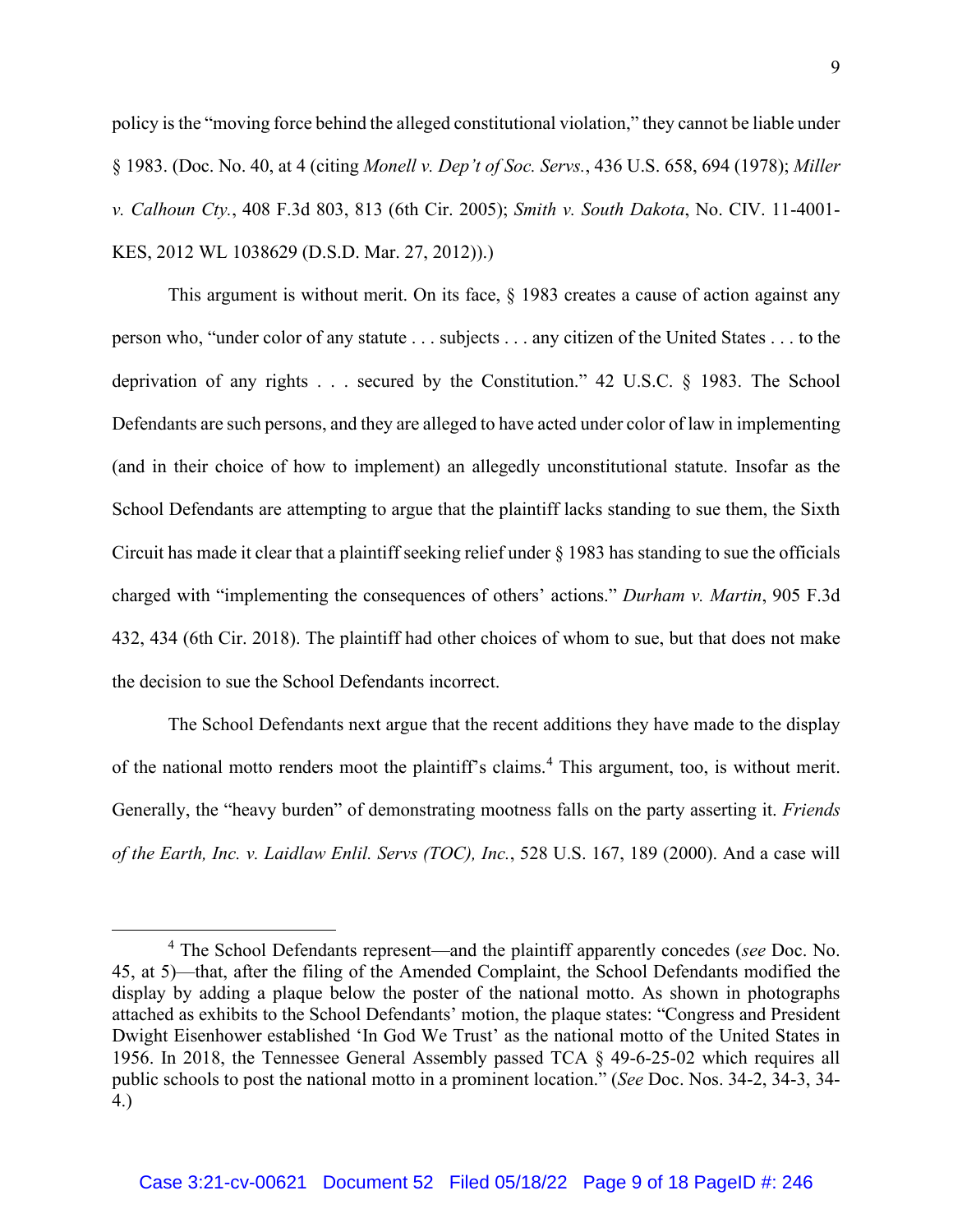generally not be dismissed where a plaintiff's claim has been mooted by a defendant's voluntary cessation of allegedly improper behavior. *Id.* at 189. As the plaintiff points out, there is nothing to prevent the School Defendants from changing their display. Moreover, the defendants' motion is one under 12(c), which requires the court to accept as true the allegations in the complaint.<sup>5</sup> The court, therefore, considers the facts as alleged by the plaintiff to be true and will take into consideration the display of the national motto as alleged by the plaintiff and shown in the photographs attached to the Amended Complaint, rather than the photographs submitted with the School Defendants' motion.

Having dispensed with these arguments, the court proceeds to a consideration of the merits of the plaintiff's claim. The plaintiff's claim against the School Defendants is that the motto statute, facially and as applied by the School Defendants, violates the Establishment Clause. The Establishment Clause of the First Amendment states: "Congress shall make no law respecting an establishment of religion." U.S. Const. amend. I. The Establishment Clause prohibits the enactment of a law or official policy that "establishes a religion or religious faith, or tends to do so." *Lynch v. Donnelly*, 465 U.S. 668, 678 (1984).

 Including Tennessee, at least fifteen states have enacted statutes either requiring or permitting the posting of the national motto in public schools.<sup>6</sup> The court is unaware of any

<sup>5</sup> Mootness is generally a jurisdictional question, which may be decided as a factual matter on a motion to dismiss. The School Defendants' motion is brought under Rule 12(c), not Rule 12(b)(1), and they have not presented any declarations or other evidence in support of their mootness claim. The court finds, as a jurisdictional matter based solely on the pleadings, that the plaintiff's claims are not moot.

<sup>6</sup> Several states have enacted laws almost identical to Tennessee's. *See* Ky. Rev. Stat. Ann. § 158.195(1) (which went into effect 2019-2020 school year); La. Stat. Ann. § 17:262(2) (same); S.D. Codified Laws § 13-24-23 (same). Several states require that the national motto be posted but only if voluntarily contributed funds are available to fund the signage. *See, e.g.*, Ark. Code Ann. § 1-4-133; Ga. Code Ann. § 50-3-4.1; N.C. Gen. Stat. Ann. § 115C-47(29c); Tex. Educ. Code Ann. § 1.004. And many states permit, but do not require, the posting of the national motto in the context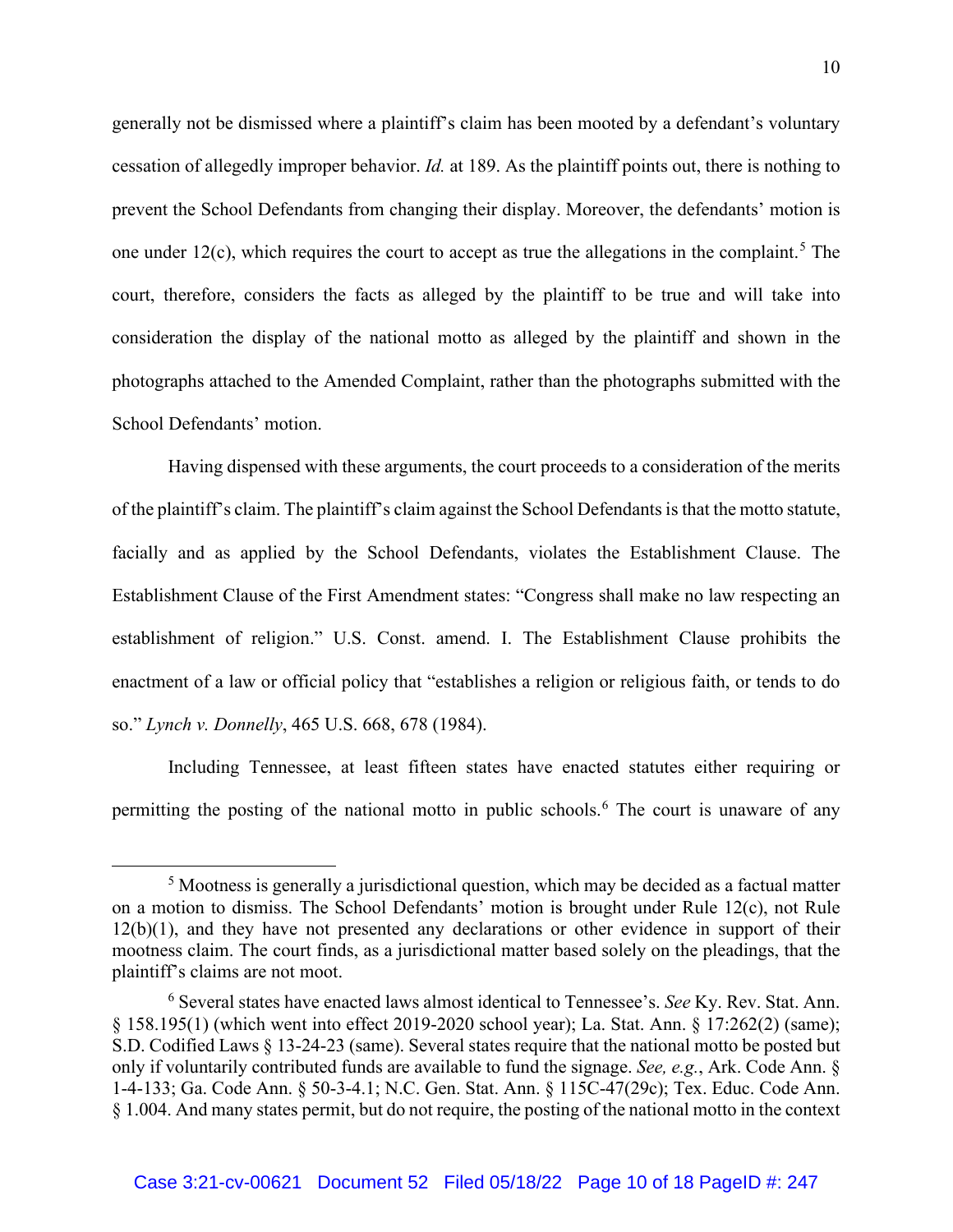successful challenges to any of these statutes as violating the Establishment Clause and, indeed, has located only one unsuccessful challenge. In *Myers v. Loudoun County School Board*, the parent of two school children brought suit against a county school board and superintendent, challenging his children's school's compliance with Virginia state statutes requiring the daily recitation of the pledge of allegiance and the posting of the national motto in public school buildings. 251 F. Supp. 2d 1262, 1275 (E.D. Va. 2003), *aff'd sub nom. Myers v. Loudoun Cty. Pub. Sch.*, 418 F.3d 395 (4th Cir. 2005) (addressing only the validity of the pledge of allegiance statute). There, the plaintiff "admitted that he did not challenge the facial validity of the motto statute" and instead claimed that "the School's compliance with the motto statute violates the First Amendment because the School posts the national motto using a God and Country religious design supplied by a conservative religious group." *Id.* at 1273 (internal citation to the record and quotation marks omitted). The plaintiff asked for an injunction ordering the school to "[r]eplace the national motto poster installed in each school with a religiously neutral design that does not use the flag in the design and clearly identifies that the words 'In God We Trust' is the national motto and not a declarative religious statement." *Id*. The district court rejected the claim, stating:

[T]he posters at issue are secular and not religious. Indeed, aside from the inclusion of the word "God" as a portion of the national motto, the posters are wholly devoid of any religious reference or symbolism. Furthermore, the national motto's reference to God does not make the statement religious as opposed to secular. . . .

Likewise, the fact that the poster was designed by a religious group does not make the poster religious in nature. Indeed, absent any allegation that the poster contains any objectively religious theme, the court may not infer that because the designers may have been religiously motivated, that the design itself is religiously themed. Therefore, the Court concludes that the School's application of the motto statute, in particular the use of the posters supplied by an allegedly religiously motivated

of other historical and cultural displays. *See, e.g.*, Ariz. Rev. Stat. Ann. § 15-717(1); Ala. Code § 1-2B-30(1); Fla. Stat. Ann. § 1003.44; Ind. Code Ann. § 20-30-3-5; N.D. Cent. Code Ann. § 15.1- 06-17.2; N.H. Rev. Stat. Ann. § 189:17-b; S.C. Code Ann. § 10-1-168.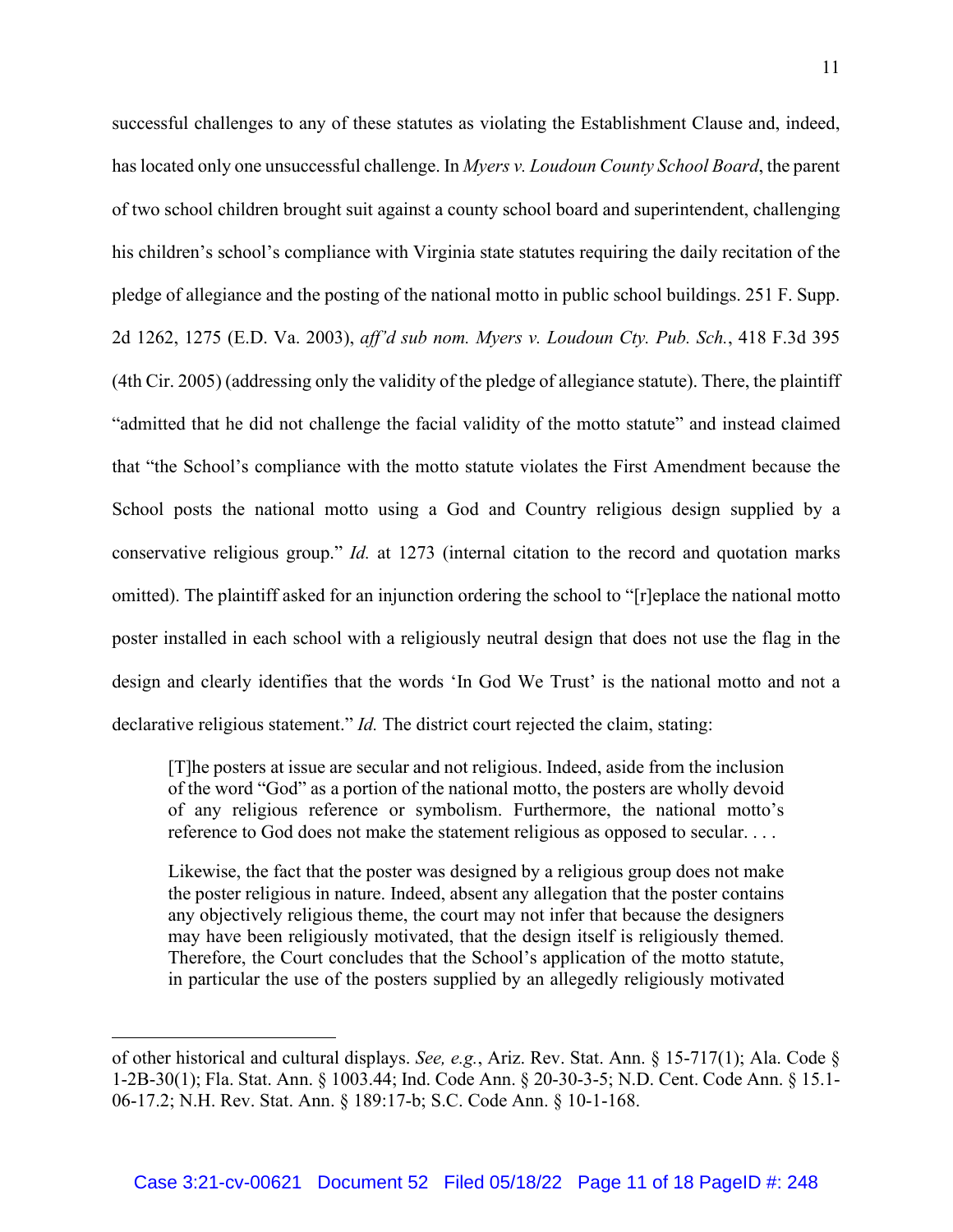group, does not offend the Establishment Clause of the First Amendment.

*Id.* at 1274–75 (citing *Aronow v. United States*, 432 F.2d 242, 243 (9th Cir. 1970) ("It is quite obvious that the national motto and the slogan on coinage and currency 'In God We Trust' has nothing whatsoever to do with the establishment of religion."); *Gaylor v. United States*, 74 F.3d 214, 216 (10th Cir. 1996) ("The motto symbolizes the historic role of religion in our society, formalizes our medium of exchange, fosters patriotism, and expresses confidence in the future." (internal citations omitted)); *Cty. of Allegheny v. Am. Civil Liberties Union*, 492 U.S. 573, 602–03 (1989) ("Our previous opinions have considered in dicta the motto and the pledge, characterizing them as consistent with the proposition that government may not communicate an endorsement of religious belief."); *Peck v. Upshur County Bd. of Educ.*, 155 F.3d 274, 281 (4th Cir. 1998) (religiously neutral policy is not unconstitutionally poisoned by motives of those operating under the policy)).

Indeed, although the question of its being posted in schools has not otherwise been considered, the Supreme Court and courts of appeal have consistently held that displaying the national motto on the nation's currency and coins and elsewhere does not violate the Establishment Clause. In *Newdow v. Lefevre*, 598 F.3d 638 (9th Cir. 2010), for instance, the Ninth Circuit reaffirmed its 1970 holding in *Aronow v. United States* that the national motto used on currency did not violate the First Amendment's Establishment Clause, reasoning:

It is quite obvious that the national motto and the slogan on coinage and currency "In God We Trust" has nothing whatsoever to do with the establishment of religion. Its use is of a patriotic or ceremonial character and bears no true resemblance to a governmental sponsorship of a religious exercise. . . .

It is not easy to discern any religious significance attendant the payment of a bill with coin or currency on which has been imprinted "In God We Trust" or the study of a government publication or document bearing that slogan. . . . While "ceremonial" and "patriotic" may not be particularly apt words to describe the category of the national motto, it is excluded from First Amendment significance because the motto has no theological or ritualistic impact. As stated by the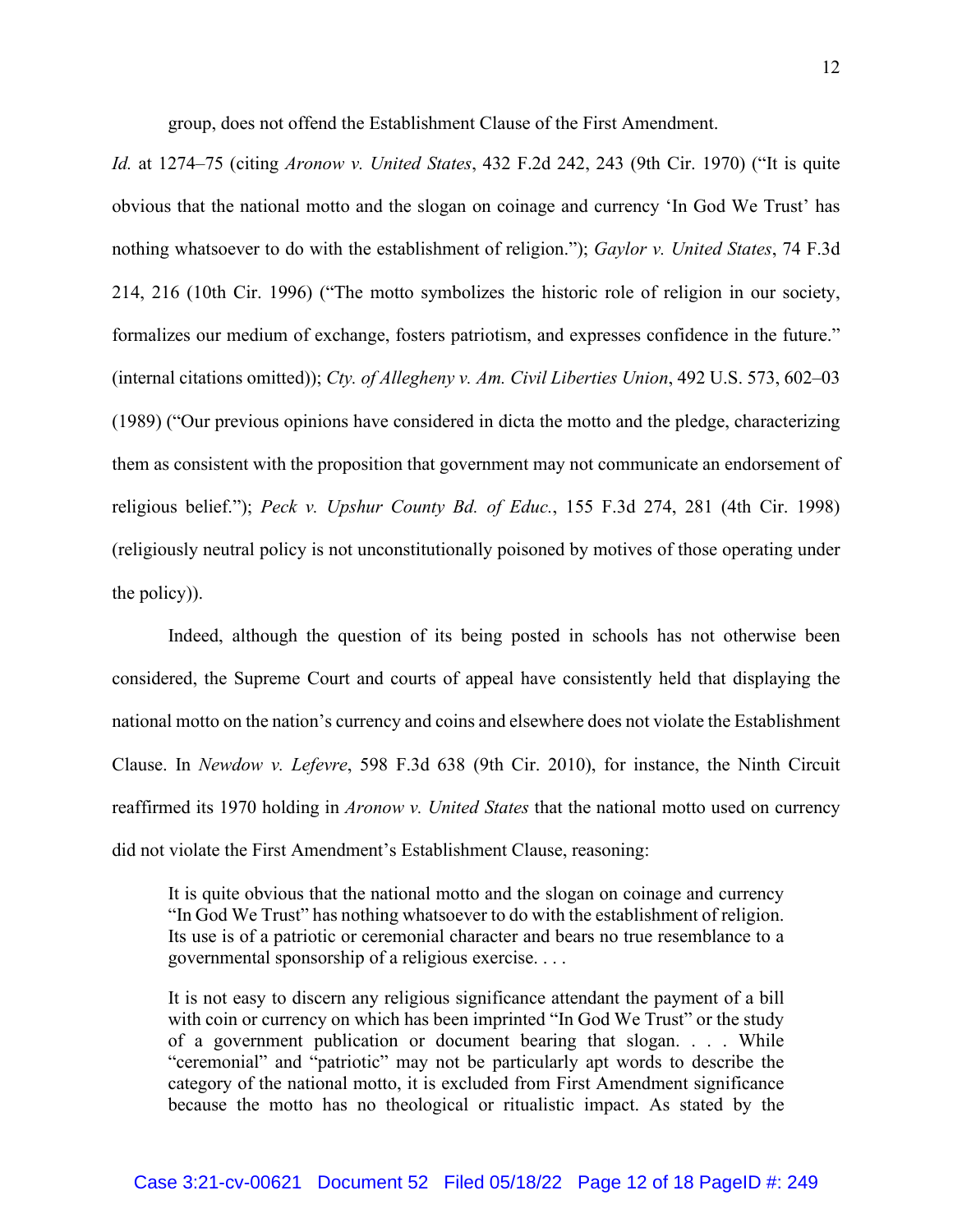Congressional report, it has "spiritual and psychological value" and "inspirational quality."

*Newdow*, 598 F.3d at 644 (quoting *Aronow*, 432 F.2d at 243–44). The court observed that its "sister circuits are in accord with *Aronow*. Indeed, every circuit to address the question has held the national motto does not violate the Establishment Clause." *Id.* at 644 n.11 (citing *Lambeth v. Bd. of Comm'rs*, 407 F.3d 266, 270–73 (4th Cir.), *cert. denied*, 546 U.S. 1015 (2005); *Gaylor v. United States*, 74 F.3d 214, 217–18 (10th Cir.), *cert. denied*, 517 U.S. 1211 (1996); *O'Hair v. Murray*, 588 F.2d 1144, 1144 (5th Cir.), *cert. denied*, 442 U.S. 930 (1979)).

In *Newdow*, the court also rejected the plaintiff's contention that the Supreme Court's decisions had changed the legal landscape since the issuance of *Aronow* such that the court should revisit its prior holding. The Ninth Circuit disagreed, observing that, "[t]o the contrary, and consistent with *Aronow*, the Supreme Court has noted in dicta [that] the national motto does not violate the Establishment Clause." *Id.* at 645 (citing *Cty. of Allegheny*, 492 U.S. at 602–03 (noting that the motto is "consistent with the proposition that government may not communicate an endorsement of religious belief"); *Lynch v. Donnelly*, 465 U.S. 668, 676 (1984) (describing the "statutorily prescribed national motto 'In God We Trust'" as a constitutional "reference to our religious heritage")).

The Sixth Circuit does not appear to have specifically addressed the constitutionality of the national motto, but it has considered whether Ohio's adoption of the state motto, "With God, All Things Are Possible," *per se* violated the Establishment Clause. *Am. Civil Liberties Union v. Capitol Square Review & Advisory Bd.*, 243 F.3d 289 (6th Cir. 2001) (en banc). The court concluded that it did not, noting along the way that the national motto is a "symbol of common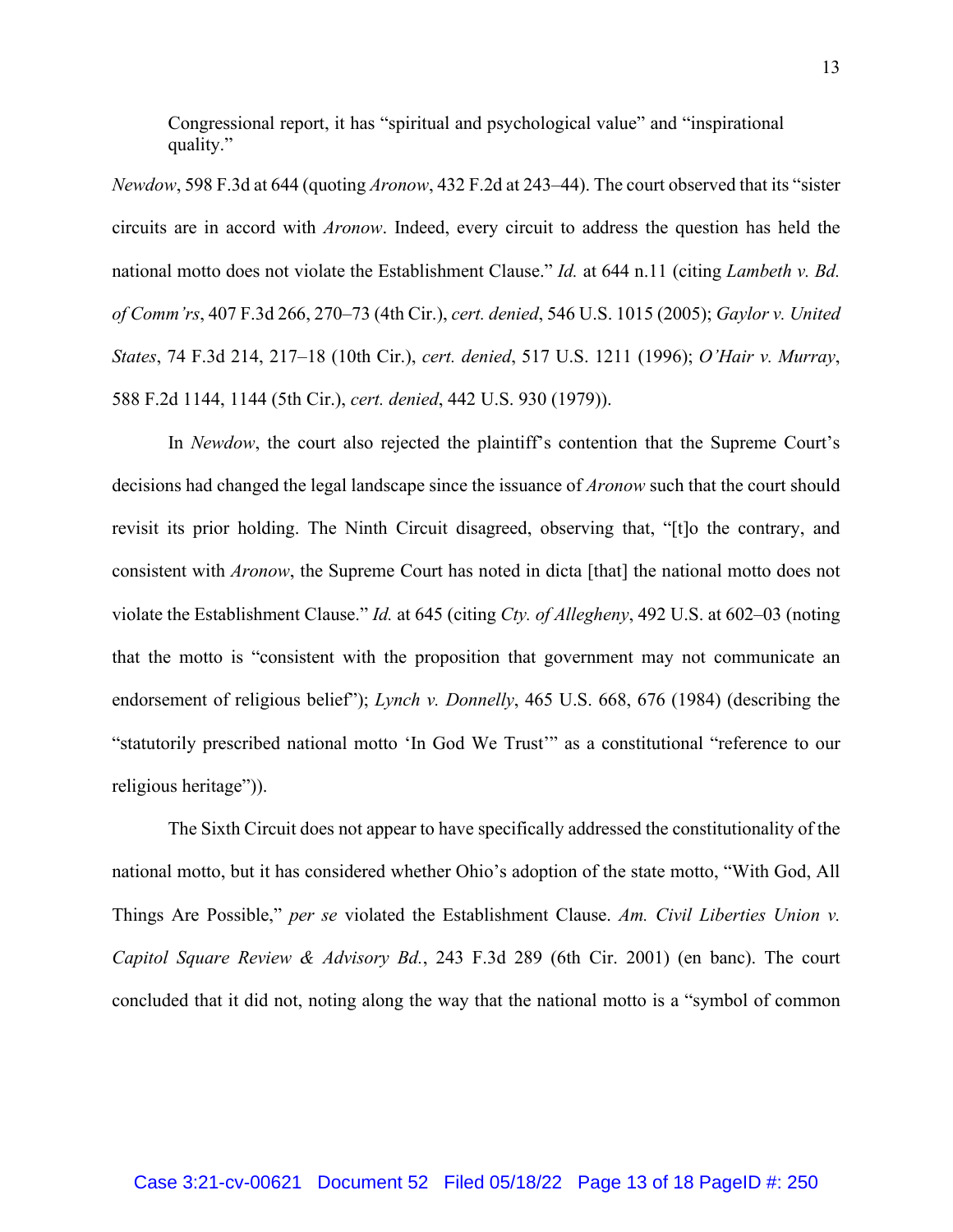identity." *Id.* at 307.<sup>7</sup> In considering the challenge before it, the Sixth Circuit expressly adopted a

narrow view of the Establishment Clause, explaining:

Whatever else may have been understood to be prohibited with the adoption of the First Amendment's Establishment Clause, it is clear that the principal thrust of the prohibition was to prevent any establishment by the national government of an official religion, including an established church such as that which existed in England at the time the American colonies won their independence from the Crown.

*Id.* at 293. And, following a lengthy summary of "historical evidence concerning the original

understanding" of the Establishment Clause, the court concluded that,

[g]iven th[at] history . . . , it seems reasonably clear to us that in the age of Washington, Jefferson and Madison, as in the age of Lincoln, the statute in which Ohio established its current motto would not have been deemed violative of the United States Constitution as a law respecting an establishment of religion. . . .

The motto involves no coercion. It does not purport to compel belief or acquiescence. It does not command participation in any form of religious exercise. It does not assert a preference for one religious denomination or sect over others, and it does not involve the state in the governance of any church. It imposes no tax or other impost for the support of any church or group of churches. Neither does it impose any religious test as a qualification for holding political office, voting in elections, teaching at a university, or exercising any other right or privilege. And, as far as we can see, its adoption by the General Assembly does not represent a step calculated to lead to any of these prohibited ends.

The motto is merely a broadly worded expression of a religious/philosophical sentiment that happens to be widely shared by the citizens of Ohio. As such, we believe, the motto fits comfortably within this country's long and deeply entrenched tradition of civic piety, or "ceremonial deism" . . . .

*Id.* at 299–300.

Finally, with reference to the national motto, the court observed:

The national government itself adopted just such a motto in the [statute] now codified as 36 U.S.C. § 302: "'In God we trust' is the national motto." No fewer

 $<sup>7</sup>$  Even more recently, in yet another challenge to the display of the national motto on United</sup> States currency, the Sixth Circuit, citing most of the cases already cited herein, reaffirmed that "these cases confirm that the statutes requiring [the motto's] inscription on the currency are not devoid of secular meaning" and "therefore are not facially discriminatory under the Free Exercise Clause" of the First Amendment. *New Doe Child #1 v. Congress of United States*, 891 F.3d 578, 592 (6th Cir. 2018).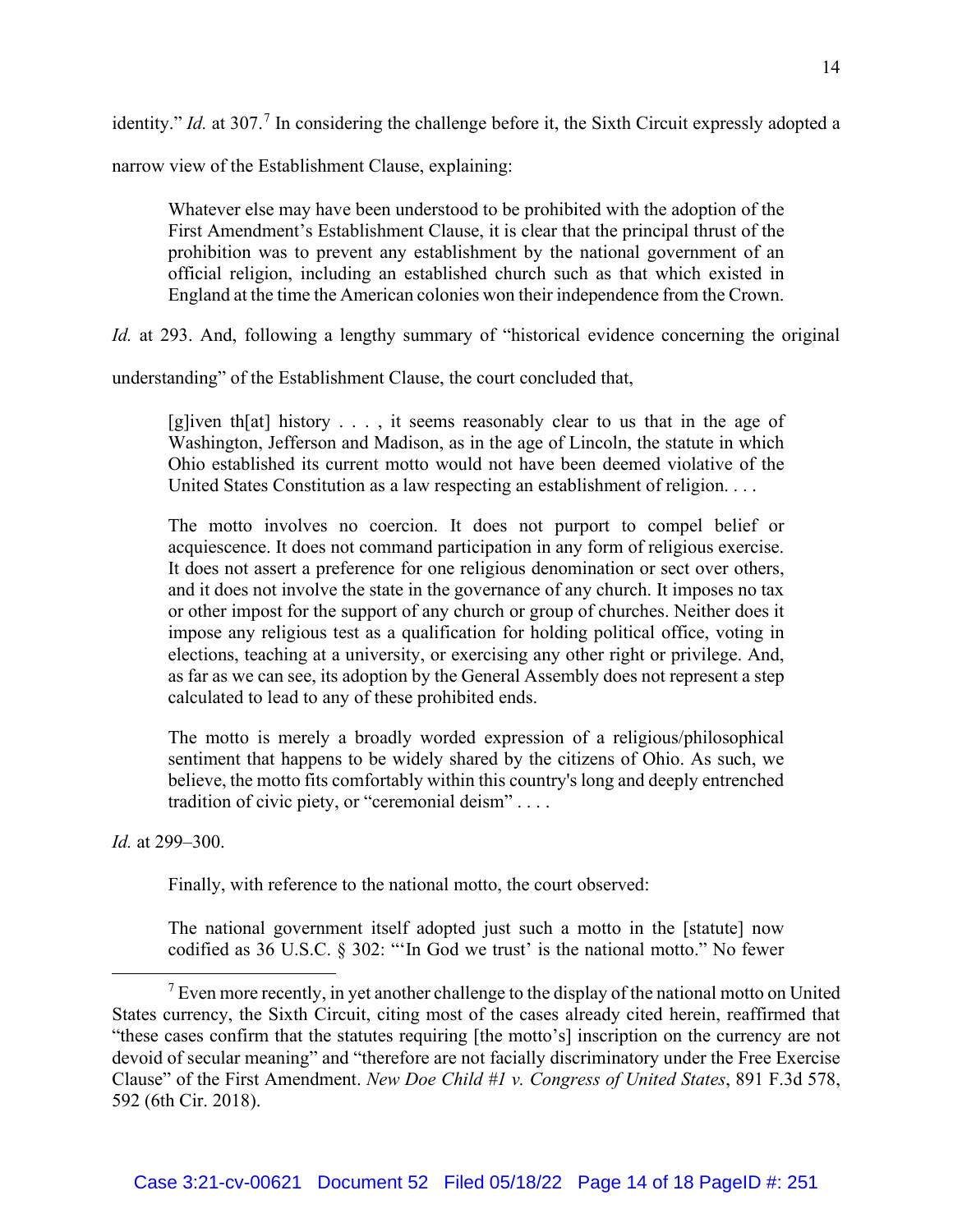than three of our sister circuits have upheld the constitutionality of the national motto against challenges based on the Establishment Clause. The Supreme Court has never questioned the proposition that the national motto can survive scrutiny under the Establishment Clause, and we should be utterly amazed if the Court were to question the motto's constitutionality now. The national motto happens to be inscribed directly above and behind the Speaker's Chair in the United States House of Representatives Chamber, and the idea of any federal court having the temerity to order the inscription stricken from the nation's Capitol strikes us as ludicrous.

*Id.* at 301 (citing *Aronow*, 432 F.2d 242 (9th Cir.); *O'Hair*, 588 F.2d 1144 (5th Cir.); *Gaylor*, 74 F.3d 214 (10th Cir.)) (footnotes omitted).

The plaintiff's argument here is that the School Defendants' display of the national motto fails the "*Lemon* Test's Endorsement Prong," even if considered within the context of the complete display in which it is situated. (Doc. No. 45, at 5 (citing *Lemon v. Kurtzman*, 403 U.S. 602 (1971)).) The plaintiff's argument, essentially, is that the display in a *school* setting changes the analysis and that the School Defendants' particular method of display—including the stars on either side of the "we" in the motto, the use of all capital letters, and the size of the font in relation to the explanatory plaque—renders the display unconstitutional under an "as applied" analysis.

In *Lemon*, the Supreme Court held that two state statutes providing for aid to, or for the benefit of, nonpublic parochial schools were unconstitutional because they involved excessive entanglement between the government and religion. In reaching that conclusion, the Court enunciated what has come to be known as the *Lemon* test. Under this test, to be valid under the First Amendment's Establishment Clause, a challenged state statute "must have a secular legislative purpose; second, its principal or primary effect must be one that neither advances nor inhibits religion; finally, the statute must not foster an excessive government entanglement with religion." *Lemon*, 403 U.S. at 612–13 (internal citations and quotation marks omitted). While the Court has, on the one hand, held that a statute that "violates any of these three principles . . . must be struck down under the Establishment Clause," *Stone v. Graham*, 449 U.S. 39, 40–41 (1980), it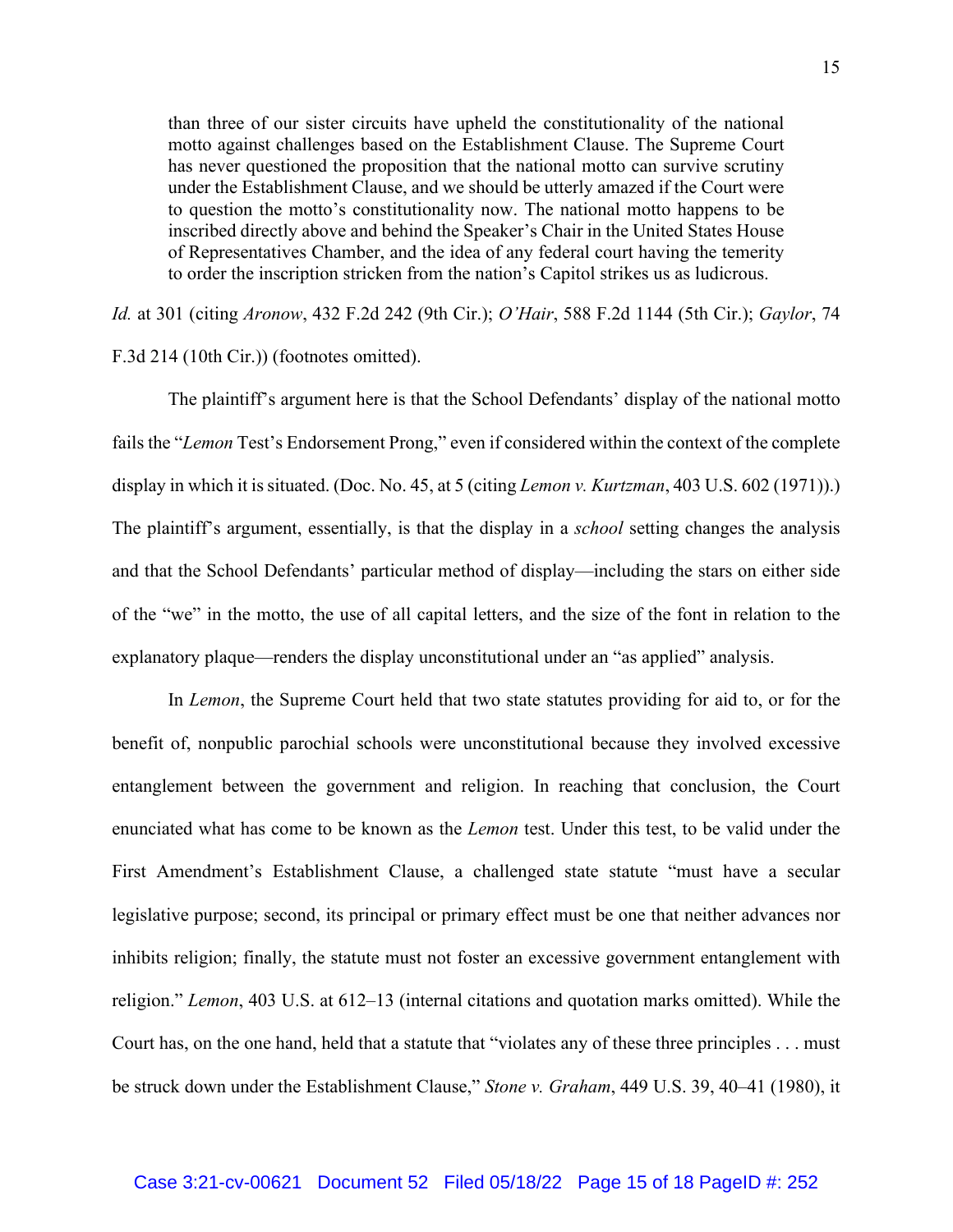has also held that *Lemon* does not apply to all Establishment Clause challenges and that its factors "serve as 'no more than helpful signposts,'" *Van Orden v. Perry*, 545 U.S. 677 (2005) (quoting *Hunt v. McNair*, 413 U.S. 734, 74 (1973)).

The court finds, first, in light of the substantial body of law referenced above repeatedly concluding in a variety of contexts that the national motto has a secular purpose and that its display does not violate the Establishment Clause, that the *Lemon* test is of limited utility in this context. The court also notes that none of the cases on which the plaintiff relies is remotely on point or relevant to the case before this court, primarily because they involve completely unrelated factual scenarios.<sup>8</sup> Based on well established law concerning the inherently secular nature of the national motto, the court finds that the state statute requiring the display of the national motto in public schools is not facially unconstitutional. The fact that the display is in a public school does not require enhanced scrutiny. As with Ohio's state motto and the posting of the national motto in the United States House of Representatives Chamber, the posting of the national motto in schools "involves no coercion," "does not purport to compel belief or acquiescence," "does not command participation in any form of religious exercise," "does not assert a preference for one religious denomination or sect over others, and it does not involve the state in the governance of any

<sup>8</sup> Other cases the plaintiff cites and relies on, aside from *Lemon*, include *Stone v. Graham*, 449 U.S. 39 (1980), which involved a challenge to a state statute that required the posting of the Ten Commandments on the walls of each public school classroom in the state, and *McCreary County v. American Civil Liberties Union of Kentucky*, 545 U.S. 844, 844 (2005), which involved two Kentucky counties' practice of posting copies of the Ten Commandments at their courthouses. *See also Smith v Jefferson Cty. Bd. of Sch. Comm'rs*, 788 F.3d 580 (6th Cir. 2015) (applying the *Lemon* test to a contract between a school board and a self-proclaimed "religious institution" but finding that the contract at issue did not violate the Establishment Clause). Other cases the plaintiff relies on have been overruled or abrogated. *See, e.g.*, *Cty. of Allegheny v. Am. Civil Liberties Union Greater Pittsburgh Chapter*, 492 U.S. 573 (1989) (finding unconstitutional a county's prominent display of a crèche depicting the Christian Nativity scene at the county courthouse), *abrogated by Town of Greece v. Galloway*, 572 U.S. 565 (2014) (holding that the prayer opening town board meetings did not have to be nonsectarian to comply with the Establishment Clause).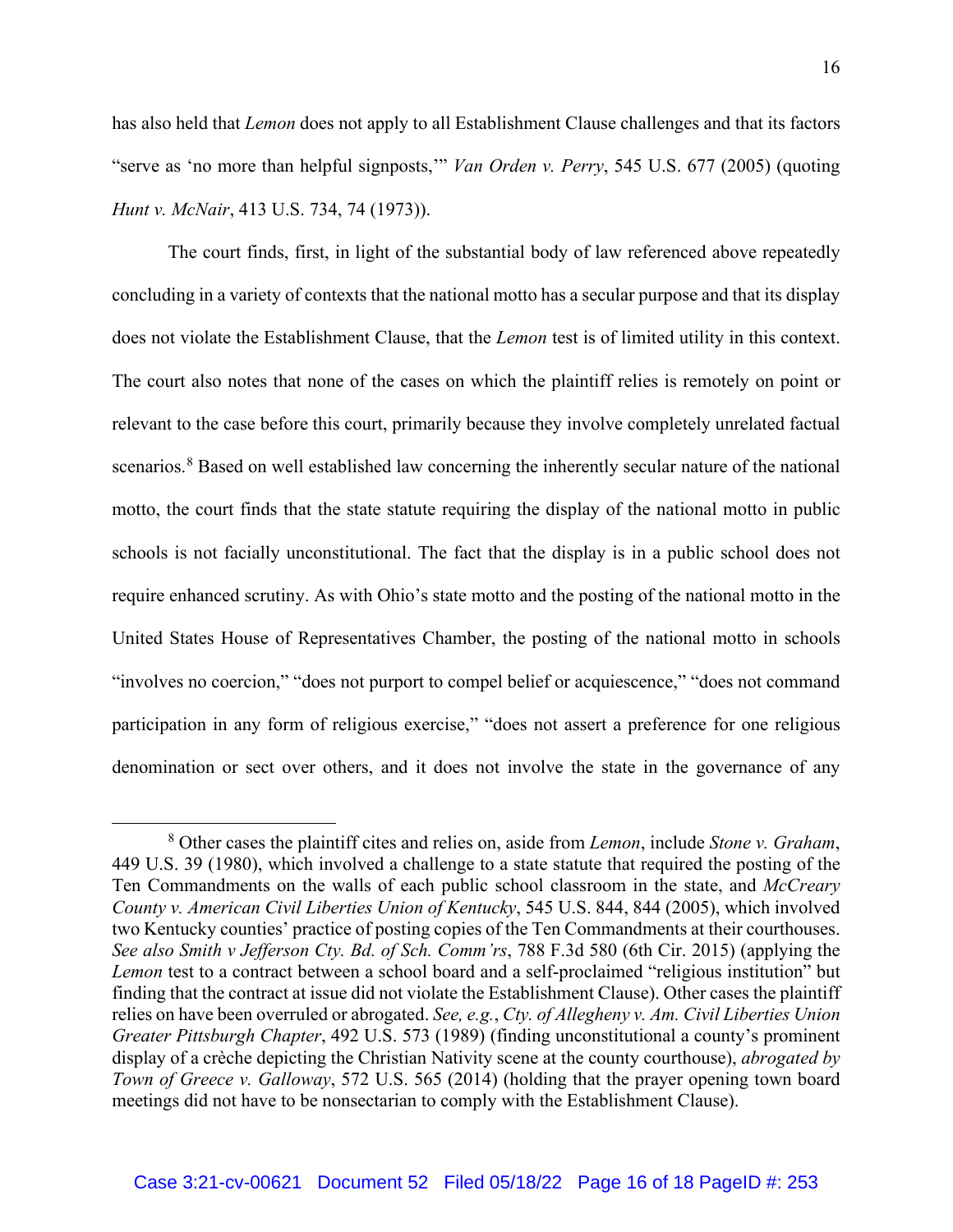church." *Capitol Square Review & Advisory Bd.*, 243 F.3d at 299. The plaintiff's argument that the statute is *per se* unconstitutional is without merit.

The plaintiff's "as-applied" challenge fares no better. The plaintiff objects to the School Defendants' decision to include stars in the design of the poster, the size of the font, and the capitalization of the text. However, the stars clearly have patriotic rather than religious overtones, and the poster does not contain any overtly or covertly religious reference or symbolism. As set forth above, the national motto's reference to God does not make the statement religious as opposed to secular. The entire display in which the poster of the national motto is situated itself contains no religious symbolism or references and, as such, reflects no intention on the part of the School Defendants to establish or promote a religion. Even without consideration of the new plaque explaining why the national motto is posted, the display as originally viewed by the plaintiff does not have the effect of promoting a particular religion; it is not coercive; and it does not involve any excessive entanglement of a government institution and religion. The display adopted by the School Defendants to comply with state law requiring the posting of the national motto, as viewed by the plaintiff on her first day of school, does not violate the Establishment Clause.<sup>9</sup>

#### **IV. CONCLUSION**

For the reasons set forth herein, the State Board's Motion to Dismiss for lack of subject matter jurisdiction (Doc. No. 36) will be granted; the School Defendants' Rule 12(c) Motion for Judgment on the Pleadings (Doc. No. 39) will be granted; and the plaintiff's Motion for Judgment on the Pleadings (Doc. No. 46) will be denied. The State Board's request that it be granted "a time

 $9$  This is not to say that it is impossible to envision contexts in which the posting of the national motto might give rise to a valid as-applied Establishment Clause challenge, but most of these scenarios would necessarily involve the display of additional religious-themed images and text that, in and of themselves, would likely present an Establishment Clause problem.